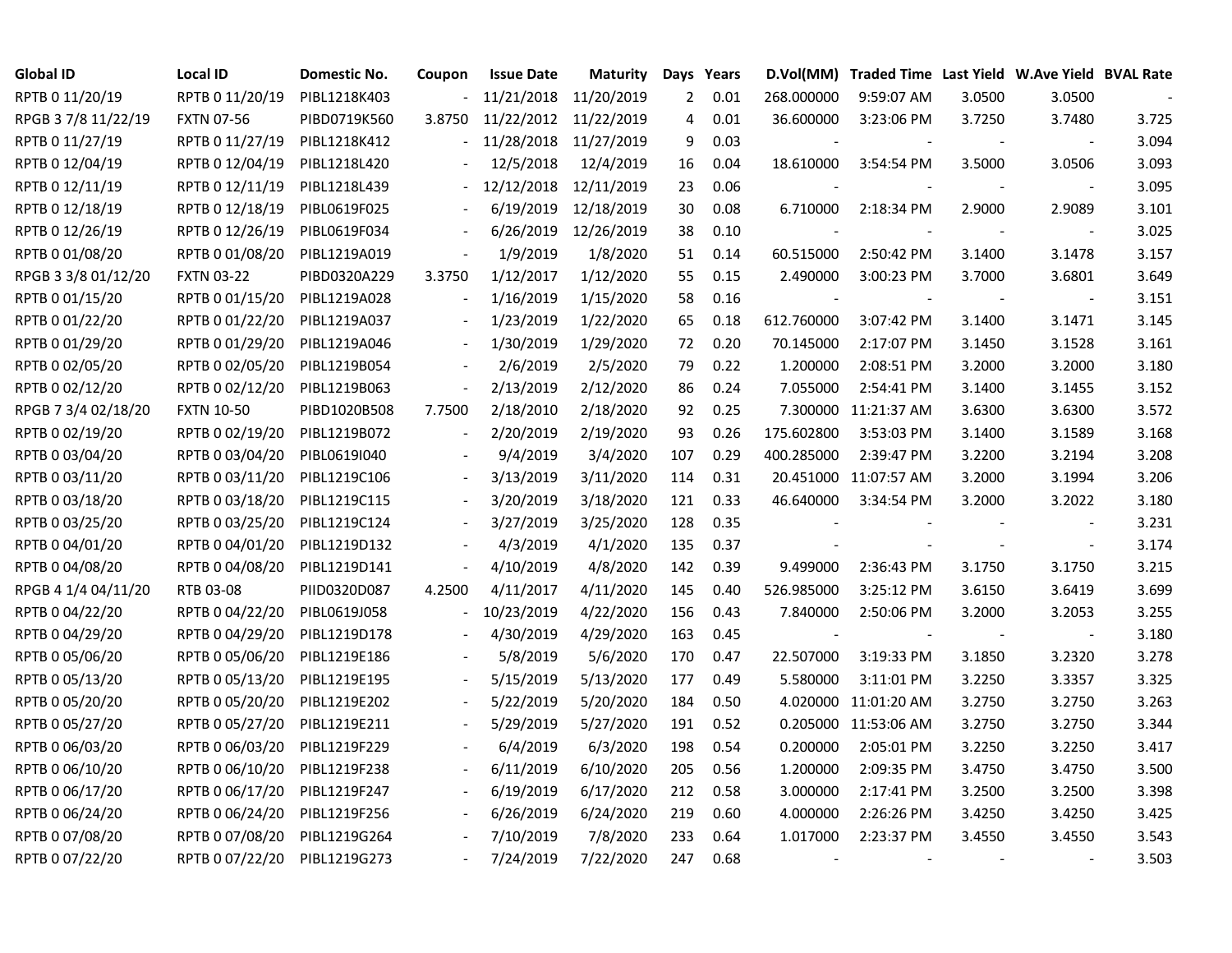| Global ID            | <b>Local ID</b>   | Domestic No. | Coupon         | <b>Issue Date</b> | <b>Maturity</b>  |     | Days Years |             | D.Vol(MM) Traded Time Last Yield W.Ave Yield BVAL Rate |              |                          |       |
|----------------------|-------------------|--------------|----------------|-------------------|------------------|-----|------------|-------------|--------------------------------------------------------|--------------|--------------------------|-------|
| RPTB 0 08/05/20      | RPTB 0 08/05/20   | PIBL1219H281 |                | 8/7/2019          | 8/5/2020         | 261 | 0.72       | 1.100000    | 3:22:56 PM                                             | 3.4650       | 3.4650                   | 3.482 |
| RPGB 7 1/4 08/19/20  | RTB 10-01         | PIID1020H015 | 7.2500         | 8/19/2010         | 8/19/2020        | 275 | 0.75       |             | 6.000000 11:59:31 AM                                   | 3.8000       | 3.8000                   | 3.552 |
| RPTB 0 08/19/20      | RPTB 0 08/19/20   | PIBL1219H290 |                | 8/20/2019         | 8/19/2020        | 275 | 0.75       | 1.420000    | 2:36:48 PM                                             | 3.4750       | 3.4750                   | 3.658 |
| RPGB 3 3/8 08/20/20  | <b>FXTN 05-73</b> | PIBD0520H735 | 3.3750         | 8/20/2015         | 8/20/2020        | 276 | 0.76       | 18.500000   | 3:37:17 PM                                             | 3.8500       | 3.8061                   | 3.781 |
| RPTB 0 09/02/20      | RPTB 0 09/02/20   | PIBL1219I306 |                | 9/4/2019          | 9/2/2020         | 289 | 0.79       | 6.330000    | 2:53:04 PM                                             | 3.4950       | 3.4947                   | 3.521 |
| RPGB 6 1/8 09/16/20  | <b>FXTN 10-51</b> | PIBD1020I510 | 6.1250         | 9/16/2010         | 9/16/2020        | 303 | 0.83       |             |                                                        |              | $\overline{\phantom{a}}$ | 3.732 |
| RPTB 0 09/16/20      | RPTB 0 09/16/20   | PIBL1219I315 | $\blacksquare$ | 9/18/2019         | 9/16/2020        | 303 | 0.83       | 1.220000    | 2:21:55 PM                                             | 3.4600       | 3.4600                   | 3.520 |
| RPTB 0 10/07/20      | RPTB 0 10/07/20   | PIBL1219J323 |                | 10/9/2019         | 10/7/2020        | 324 | 0.89       | 30.000000   | 2:23:16 PM                                             | 3.5000       | 3.5000                   | 3.650 |
| RPTB 0 10/21/20      | RPTB 0 10/21/20   | PIBL1219J332 | $\sim$         | 10/23/2019        | 10/21/2020       | 338 | 0.93       | 41.124000   | 3:31:11 PM                                             | 3.4750       | 3.4799                   | 3.610 |
| RPTB 0 11/04/20      | RPTB 0 11/04/20   | PIBL1219K358 | $\blacksquare$ | 11/6/2019         | 11/4/2020        | 352 | 0.96       | 27.149000   | 3:42:43 PM                                             | 3.4800       | 3.4833                   | 3.506 |
| RPGB 5 7/8 12/16/20  | <b>FXTN 10-52</b> | PIBD1020L525 | 5.8750         | 12/16/2010        | 12/16/2020       | 394 | 1.08       | 2.000000    | 3:09:08 PM                                             | 3.9250       | 3.9250                   | 3.729 |
| RPGB 4 1/4 01/25/21  | <b>FXTN 03-23</b> | PIBD0321A236 | 4.2500         | 1/25/2018         | 1/25/2021        | 434 | 1.19       | 50.000000   | 3:13:17 PM                                             | 3.8900       | 3.8775                   | 3.878 |
| RPGB 7 3/8 03/03/21  | RTB 10-02         | PIID1021C027 | 7.3750         | 3/3/2011          | 3/3/2021         | 471 | 1.29       | 10.000000   | 2:38:17 PM                                             | 3.8250       | 3.8300                   | 3.804 |
| RPGB 3 1/2 03/20/21  | <b>FXTN 07-57</b> | PIBD0721C574 | 3.5000         | 3/20/2014         | 3/20/2021        | 488 | 1.34       | 105.100000  | 3:28:21 PM                                             | 3.8750       | 3.8749                   | 3.755 |
| RPGB 6 1/2 04/28/21  | <b>FXTN 10-53</b> | PIBD1021D531 | 6.5000         | 4/28/2011         | 4/28/2021        | 527 | 1.44       |             |                                                        |              |                          | 3.798 |
| RPGB 4 7/8 06/13/21  | RTB 03-09         | PIID0321F092 | 4.8750         | 6/13/2018         | 6/13/2021        | 573 | 1.57       | 7.450000    | 2:01:52 PM                                             | 3.8500       | 3.8525                   | 3.815 |
| RPGB 5 3/4 10/20/21  | RTB 10-03         | PIID1021J039 | 5.7500         | 10/20/2011        | 10/20/2021       | 702 | 1.92       |             | 32.000000 10:25:33 AM                                  | 3.8800       | 3.8800                   | 3.859 |
| RPGB 5 3/4 11/24/21  | <b>FXTN 10-55</b> | PIBD1021K551 | 5.7500         | 11/24/2011        | 11/24/2021       | 737 | 2.02       |             |                                                        |              | $\sim$                   | 3.869 |
| RPGB 63/801/19/22    | <b>FXTN 10-54</b> | PIBD1022G545 | 6.3750         | 7/19/2011         | 1/19/2022        | 793 | 2.17       |             | 23.930000 11:19:39 AM                                  | 3.9500       | 3.9500                   | 3.892 |
| RPGB 4 01/26/22      | <b>FXTN 05-74</b> | PIBD0522A747 | 4.0000         | 1/26/2017         | 1/26/2022        | 800 | 2.19       | 11.375000   | 3:05:17 PM                                             | 3.9250       | 3.9250                   | 3.869 |
| RPGB 15 03/14/22     | <b>FXTN 20-02</b> | PIBD2022C021 | 15.0000        | 3/14/2002         | 3/14/2022        | 847 | 2.32       |             |                                                        |              | $\sim$                   | 3.898 |
| RPGB 4 3/4 07/04/22  | <b>FXTN 03-24</b> | PIBD0322G247 | 4.7500         | 7/4/2019          | 7/4/2022         | 959 | 2.63       | 4.600000    | 3:14:15 PM                                             | 3.8750       | 3.8761                   | 3.871 |
| RPGB 4 7/8 08/02/22  | <b>FXTN 10-56</b> | PIBD1022H562 | 4.8750         | 8/2/2012          | 8/2/2022         | 988 | 2.71       |             | 11.790000 11:20:07 AM                                  | 3.9500       | 3.9500                   | 3.961 |
| RPGB 4 3/4 09/13/22  | <b>FXTN 10-57</b> | PIBD1022I570 | 4.7500         | 9/13/2012         | 9/13/2022 1,030  |     | 2.82       |             |                                                        |              | $\overline{\phantom{a}}$ | 3.974 |
| RPGB 12 3/4 10/17/22 | <b>FXTN 20-03</b> | PIBD2022J033 | 12.7500        | 10/17/2002        | 10/17/2022 1,064 |     | 2.91       |             |                                                        |              | $\overline{\phantom{a}}$ | 3.983 |
| RPGB 4 5/8 12/04/22  | RTB 05-11         | PIID0522L114 | 4.6250         | 12/4/2017         | 12/4/2022 1,112  |     | 3.04       | 213.550000  | 3:58:43 PM                                             | 3.9750       | 3.9718                   | 3.990 |
| RPGB 4 12/06/22      | <b>FXTN 10-58</b> | PIBD1022L585 | 4.0000         | 12/6/2012         | 12/6/2022 1,114  |     | 3.05       |             | 0.840000 11:22:37 AM                                   | 3.9800       | 3.9800                   | 4.005 |
| RPGB 13 02/20/23     | <b>FXTN 20-04</b> | PIBD2023B048 | 13.0000        | 2/20/2003         | 2/20/2023 1,190  |     | 3.26       |             |                                                        |              | $\overline{\phantom{a}}$ | 4.031 |
| RPGB 5 1/2 03/08/23  | <b>FXTN 05-75</b> | PIBD0523C752 | 5.5000         | 3/8/2018          | 3/8/2023 1,206   |     | 3.30       | 119.458000  | 3:53:38 PM                                             | 4.0250       | 3.9235                   | 3.908 |
| RPGB 3 1/2 04/21/23  | <b>FXTN 07-58</b> | PIBD0723D588 | 3.5000         | 4/21/2016         | 4/21/2023 1,250  |     | 3.42       |             |                                                        |              | $\overline{\phantom{a}}$ | 4.152 |
| RPGB 11 7/8 05/29/23 | <b>FXTN 20-05</b> | PIBD2023E054 | 11.8750        | 5/29/2003         | 5/29/2023 1,288  |     | 3.53       |             |                                                        |              | $\blacksquare$           | 4.071 |
| RPGB 3 1/4 08/15/23  | RTB 10-04         | PIID1023H046 | 3.2500         | 8/15/2013         | 8/15/2023 1,366  |     | 3.74       | 17.470000   | 3:31:20 PM                                             | 4.2400       | 4.2329                   | 4.190 |
| RPGB 11 3/8 10/23/23 | <b>FXTN 20-06</b> | PIBD2023J068 | 11.3750        | 10/23/2003        | 10/23/2023 1,435 |     | 3.93       |             |                                                        | $\mathbb{Z}$ | $\blacksquare$           | 4.126 |
| RPGB 6 1/4 03/12/24  | RTB 05-12         | PIID0524C129 | 6.2500         | 3/12/2019         | 3/12/2024 1,576  |     | 4.32       | 1688.590000 | 3:56:34 PM                                             | 4.1100       | 4.1135                   | 4.115 |
| RPGB 4 1/2 04/20/24  | <b>FXTN 07-59</b> | PIBD0724D595 | 4.5000         | 4/20/2017         | 4/20/2024 1,615  |     | 4.42       | 75.000000   | 3:37:48 PM                                             | 4.1500       | 4.1517                   | 4.172 |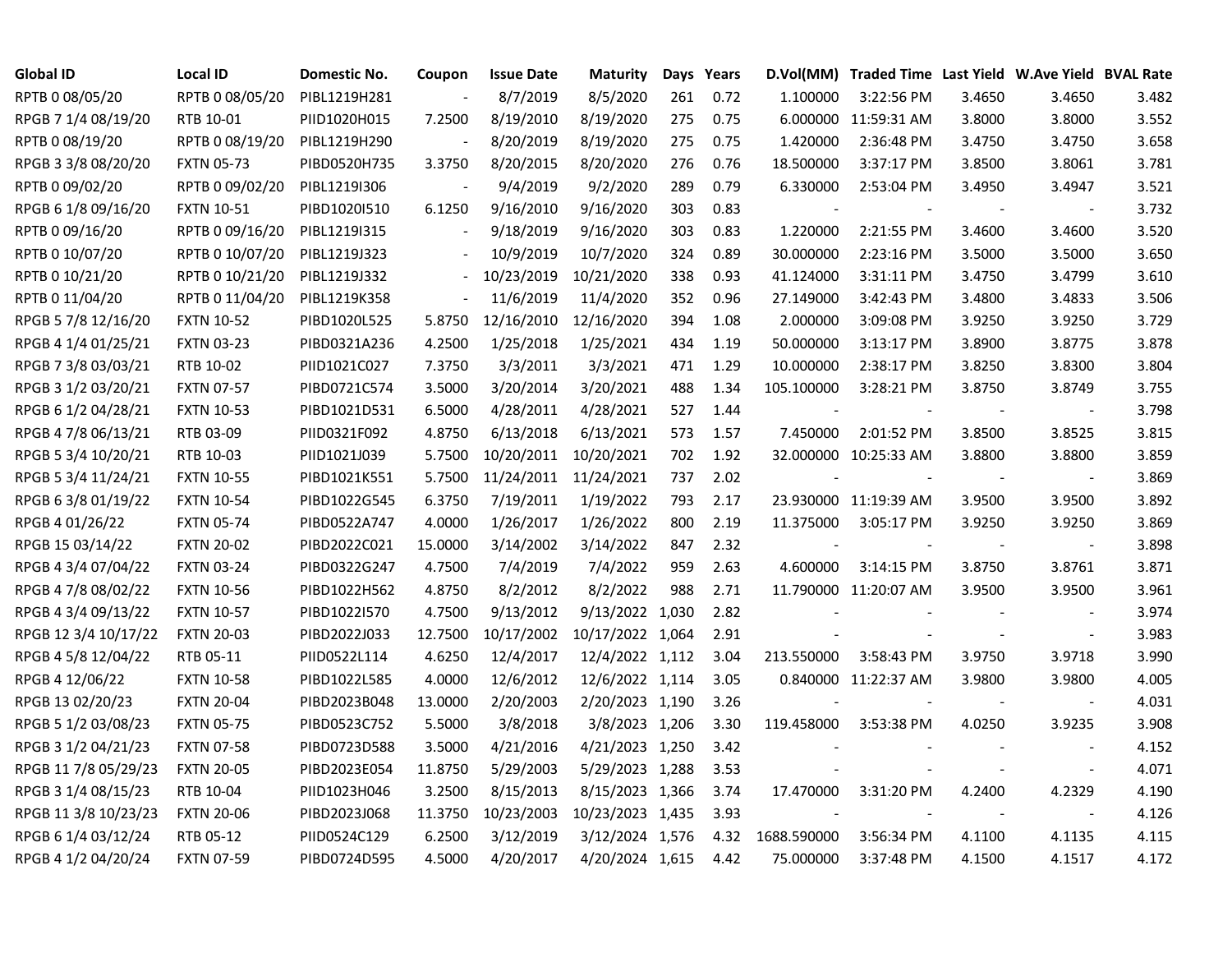| <b>Global ID</b>     | <b>Local ID</b>   | Domestic No. | Coupon  | <b>Issue Date</b> | <b>Maturity</b>        | Days | Years |            | D.Vol(MM) Traded Time Last Yield W.Ave Yield BVAL Rate |        |                          |       |
|----------------------|-------------------|--------------|---------|-------------------|------------------------|------|-------|------------|--------------------------------------------------------|--------|--------------------------|-------|
| RPGB 12 3/8 06/03/24 | <b>FXTN 20-07</b> | PIBD2024F075 | 12.3750 | 6/3/2004          | 6/3/2024 1,659         |      | 4.54  |            |                                                        |        |                          | 4.207 |
| RPGB 12 7/8 08/05/24 | <b>FXTN 20-08</b> | PIBD2024H086 | 12.8750 | 8/5/2004          | 8/5/2024 1,722         |      | 4.72  |            |                                                        |        |                          | 4.231 |
| RPGB 4 1/8 08/20/24  | <b>FXTN 10-59</b> | PIBD1024H595 | 4.1250  | 8/20/2014         | 8/20/2024 1,737        |      | 4.76  |            | 96.000000 11:20:11 AM                                  | 4.2250 | 4.2250                   | 4.254 |
| RPGB 4 1/4 10/17/24  | <b>FXTN 05-76</b> | PIBD0524J762 | 4.2500  | 10/17/2019        | 10/17/2024 1,795       |      | 4.91  |            |                                                        |        |                          | 4.125 |
| RPGB 13 3/4 11/11/24 | <b>FXTN 20-09</b> | PIBD2024K091 | 13.7500 | 11/11/2004        | 11/11/2024 1,820       |      | 4.98  |            |                                                        |        | $\overline{\phantom{a}}$ | 4.269 |
| RPGB 5 3/4 04/12/25  | <b>FXTN 07-61</b> | PIBD0725D618 | 5.7500  | 4/12/2018         | 4/12/2025 1,972        |      | 5.40  | 819.000000 | 3:57:53 PM                                             | 4.3360 | 4.3425                   | 4.340 |
| RPGB 12 1/8 04/14/25 | <b>FXTN 20-10</b> | PIBD2025D103 | 12.1250 | 4/14/2005         | 4/14/2025 1,974        |      | 5.41  |            |                                                        |        | $\overline{a}$           | 4.323 |
| RPGB 3 5/8 09/09/25  | <b>FXTN 10-60</b> | PIBD1025I608 | 3.6250  | 9/9/2015          | 9/9/2025 2,122         |      | 5.81  |            |                                                        |        |                          | 4.539 |
| RPGB 12 1/8 10/20/25 | <b>FXTN 20-11</b> | PIBD2025J116 | 12.1250 | 10/20/2005        | 10/20/2025 2,163       |      | 5.92  |            |                                                        |        |                          | 4.388 |
| RPGB 18 1/4 11/29/25 | <b>FXTN 25-01</b> | PIBD2525K015 | 18.2500 | 11/29/2000        | 11/29/2025 2,203       |      | 6.03  |            |                                                        |        |                          | 4.401 |
| RPGB 10 1/4 01/19/26 | <b>FXTN 20-12</b> | PIBD2026A122 | 10.2500 | 1/19/2006         | 1/19/2026 2,254        |      | 6.17  |            |                                                        |        | $\blacksquare$           | 4.419 |
| RPGB 6 1/4 02/14/26  | <b>FXTN 07-62</b> | PIBD0726B627 | 6.2500  | 2/14/2019         | 2/14/2026 2,280        |      | 6.24  | 106.100000 | 3:14:05 PM                                             | 4.4500 | 4.4476                   | 4.442 |
| RPGB 3 1/2 09/20/26  | RTB 10-05         | PIID1026I057 | 3.5000  | 9/20/2016         | 9/20/2026 2,498        |      | 6.84  | 38.320000  | 3:29:16 PM                                             | 4.6250 | 4.6386                   | 4.520 |
| RPGB 6 1/4 10/20/26  | RTB 15-01         | PIID1526J019 | 6.2500  | 10/20/2011        | 10/20/2026 2,528       |      | 6.92  | 15.000000  | 3:29:18 PM                                             | 4.6250 | 4.6250                   | 4.498 |
| RPGB 8 12/07/26      | <b>FXTN 20-13</b> | PIBD2026L139 | 8.0000  | 12/7/2006         | 12/7/2026 2,576        |      | 7.05  | 1.000000   | 2:01:03 PM                                             | 4.5700 | 4.5700                   | 4.511 |
| RPGB 5 3/8 03/01/27  | RTB 15-02         | PIID1527C023 | 5.3750  | 3/1/2012          | 3/1/2027 2,660         |      | 7.28  | 0.100000   | 2:17:54 PM                                             | 4.6000 | 4.6000                   | 4.531 |
| RPGB 4 3/4 05/04/27  | <b>FXTN 10-61</b> | PIBD1027E617 | 4.7500  | 5/4/2017          | 5/4/2027 2,724         |      | 7.46  |            |                                                        |        |                          | 4.664 |
| RPGB 8 5/8 09/06/27  | <b>FXTN 20-14</b> | PIBD2027I140 | 8.6250  | 9/6/2007          | 9/6/2027 2,849         |      | 7.80  |            |                                                        |        |                          | 4.579 |
| RPGB 6 1/4 03/22/28  | <b>FXTN 10-63</b> | PIBD1028C635 | 6.2500  | 3/22/2018         | 3/22/2028 3,047        |      | 8.34  |            |                                                        |        |                          | 4.535 |
| RPGB 9 1/2 12/04/28  | <b>FXTN 20-15</b> | PIBD2028L151 | 9.5000  | 12/4/2008         | 12/4/2028 3,304        |      | 9.05  |            |                                                        |        |                          | 4.665 |
| RPGB 6 7/8 01/10/29  | <b>FXTN 10-64</b> | PIBD1029A644 | 6.8750  | 1/10/2019         | 1/10/2029 3,341        |      | 9.15  | 173.700000 | 3:59:30 PM                                             | 4.6500 | 4.6466                   | 4.646 |
| RPGB 8 3/4 05/27/30  | <b>FXTN 20-16</b> | PIBD2030E166 | 8.7500  | 5/27/2010         | 5/27/2030 3,843 10.52  |      |       |            |                                                        |        | $\overline{a}$           | 4.736 |
| RPGB 12 1/2 07/28/30 | <b>FXTN 25-02</b> | PIBD2530G029 | 12.5000 | 7/28/2005         | 7/28/2030 3,905 10.69  |      |       |            |                                                        |        |                          | 4.742 |
| RPGB 11 1/4 01/26/31 | <b>FXTN 25-03</b> | PIBD2531A032 | 11.2500 | 1/26/2006         | 1/26/2031 4,087 11.19  |      |       |            |                                                        |        | $\overline{a}$           | 4.762 |
| RPGB 8 07/19/31      | <b>FXTN 20-17</b> | PIBD2031G171 | 8.0000  | 7/19/2011         | 7/19/2031 4,261 11.67  |      |       | 97.000000  | 3:16:32 PM                                             | 4.8000 | 4.8000                   | 4.768 |
| RPGB 9 3/8 10/05/31  | <b>FXTN 25-04</b> | PIBD2531J042 | 9.3750  | 10/5/2006         | 10/5/2031 4,339 11.88  |      |       |            |                                                        |        |                          | 4.785 |
| RPGB 5 7/8 02/02/32  | <b>FXTN 20-18</b> | PIBD2032B183 | 5.8750  | 2/2/2012          | 2/2/2032 4,459 12.21   |      |       |            |                                                        |        | $\blacksquare$           | 4.798 |
| RPGB 5 7/8 03/01/32  | RTB 20-01         | PIID2032C014 | 5.8750  | 3/1/2012          | 3/1/2032 4,487 12.29   |      |       | 1.000000   | 2:24:45 PM                                             | 4.9750 | 4.9750                   | 4.801 |
| RPGB 5 3/4 09/27/32  | <b>FXTN 20-19</b> | PIBD2032I195 | 5.7500  | 9/27/2012         | 9/27/2032 4,697 12.86  |      |       |            | 10.000000 11:04:20 AM                                  | 4.9700 | 4.9700                   | 4.826 |
| RPGB 8 1/2 11/29/32  | <b>FXTN 25-05</b> | PIBD2532K057 | 8.5000  | 11/29/2007        | 11/29/2032 4,760 13.03 |      |       |            |                                                        |        | $\overline{\phantom{a}}$ | 4.833 |
| RPGB 3 5/8 03/21/33  | <b>FXTN 20-20</b> | PIBD2033C206 | 3.6250  | 3/21/2013         | 3/21/2033 4,872 13.34  |      |       |            | 0.525000 11:13:08 AM                                   | 5.0200 | 5.0200                   | 4.850 |
| RPGB 9 1/4 11/05/34  | <b>FXTN 25-06</b> | PIBD2534K062 | 9.2500  | 11/5/2009         | 11/5/2034 5,466 14.97  |      |       |            |                                                        |        | $\overline{\phantom{a}}$ | 4.917 |
| RPGB 8 09/30/35      | <b>FXTN 25-07</b> | PIBD2535I071 | 8.0000  | 9/30/2010         | 9/30/2035 5,795 15.87  |      |       |            |                                                        |        |                          | 4.960 |
| RPGB 8 1/8 12/16/35  | <b>FXTN 25-08</b> | PIBD2535L086 | 8.1250  | 12/16/2010        | 12/16/2035 5,872 16.08 |      |       |            |                                                        |        |                          | 5.070 |
| RPGB 7 5/8 09/29/36  | <b>FXTN 25-09</b> | PIBD2536I097 | 7.6250  | 9/29/2011         | 9/29/2036 6,160 16.87  |      |       |            |                                                        |        |                          | 5.016 |